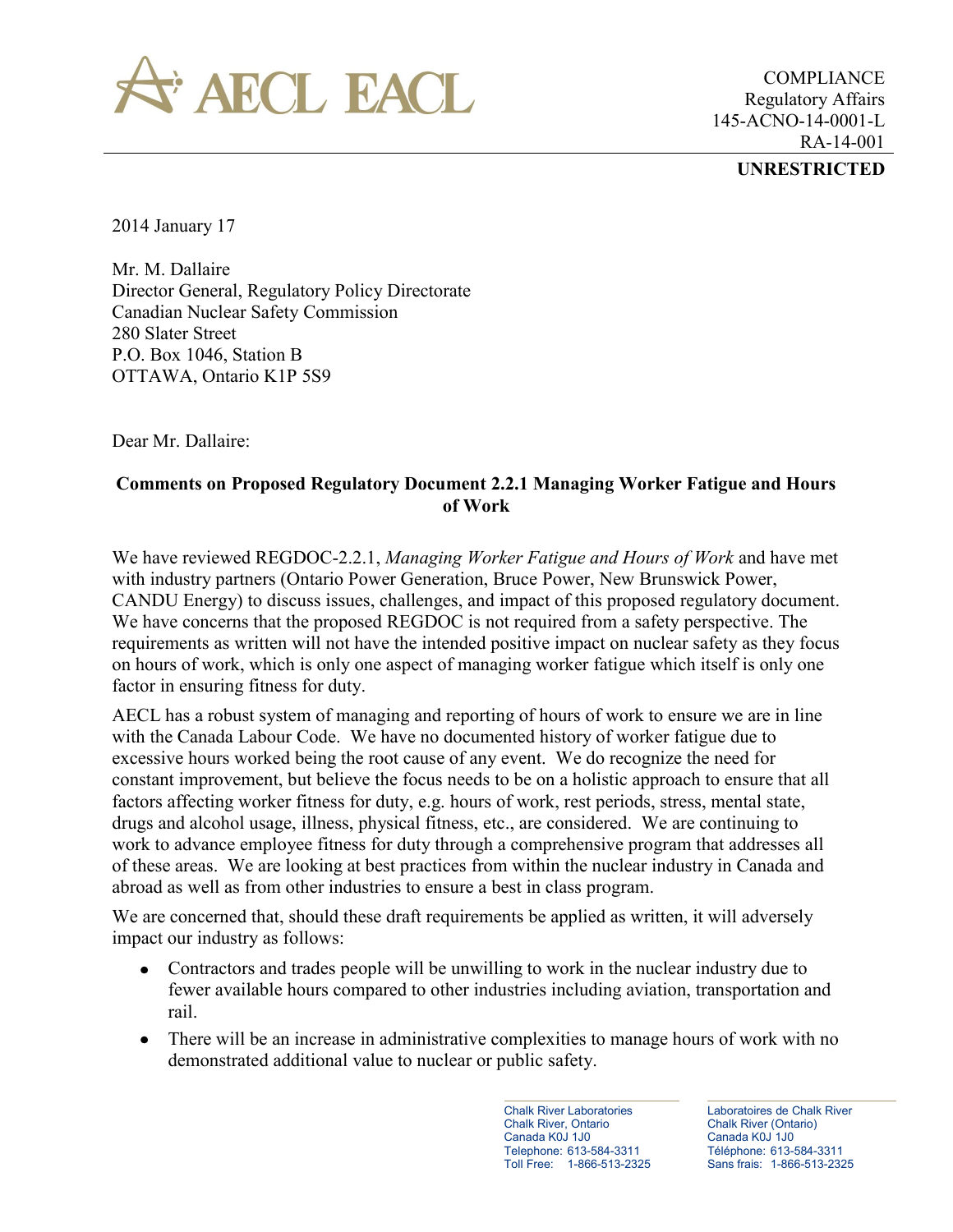We have concerns about the additional impact on AECL as the only federally regulated employer to which these regulations would apply. Specifically:

- The regulations are written with a view only to the provincial employment standards, and  $\bullet$ do not reflect the language and spirit of the Canada Labour Code.
- They would create an inequity in the industry as they would not allow AECL to apply  $\bullet$ averaging agreements that are available under the Canada Labour Code to increase hours worked per week from 48 to 60. This creates a greater burden unique to AECL.
- Unnecessarily negatively impacts labour relations with our 23 unions as the provincial framework used requires adjustments to previously negotiated shift schedules as well as those awarded by arbitrators.

The REGDOC requirements imply that the existing controls and rest periods are insufficient to maintain safe operations when the evidence demonstrates clearly this is not the case. We strongly believe that focussing on only one area of employee fitness for duty is a disservice to the industry and will not yield the desired effect of continually advancing world class safety. We echo the concerns of our industry peers regarding this REGDOC and do not support it being issued in its present state.

We have attached a table with more detail of our specific concerns for your consideration.

If you require further information or have any questions regarding this submission, please contact me as below.

Yours sincerely,

T. Arthur, Manager **Regulatory Affairs** Phone: 613-584-8021 Fax: 613-584-8031 Email: arthurt@aecl.ca

TA/mi Attachment

C. Carrier (CNSC)  $\mathbf{c}$ 

Consultations (CNSC)

A. Bugg S. Haywood U. Senaratne >CR CNSC Site Office

S. K. Cotnam R.M. Lesco K.L. Smith >CR Licensing

C. de Vries S. Mistry C.E. Taylor  $>$ SRC

J.D. Garrick S. Needham R. Walker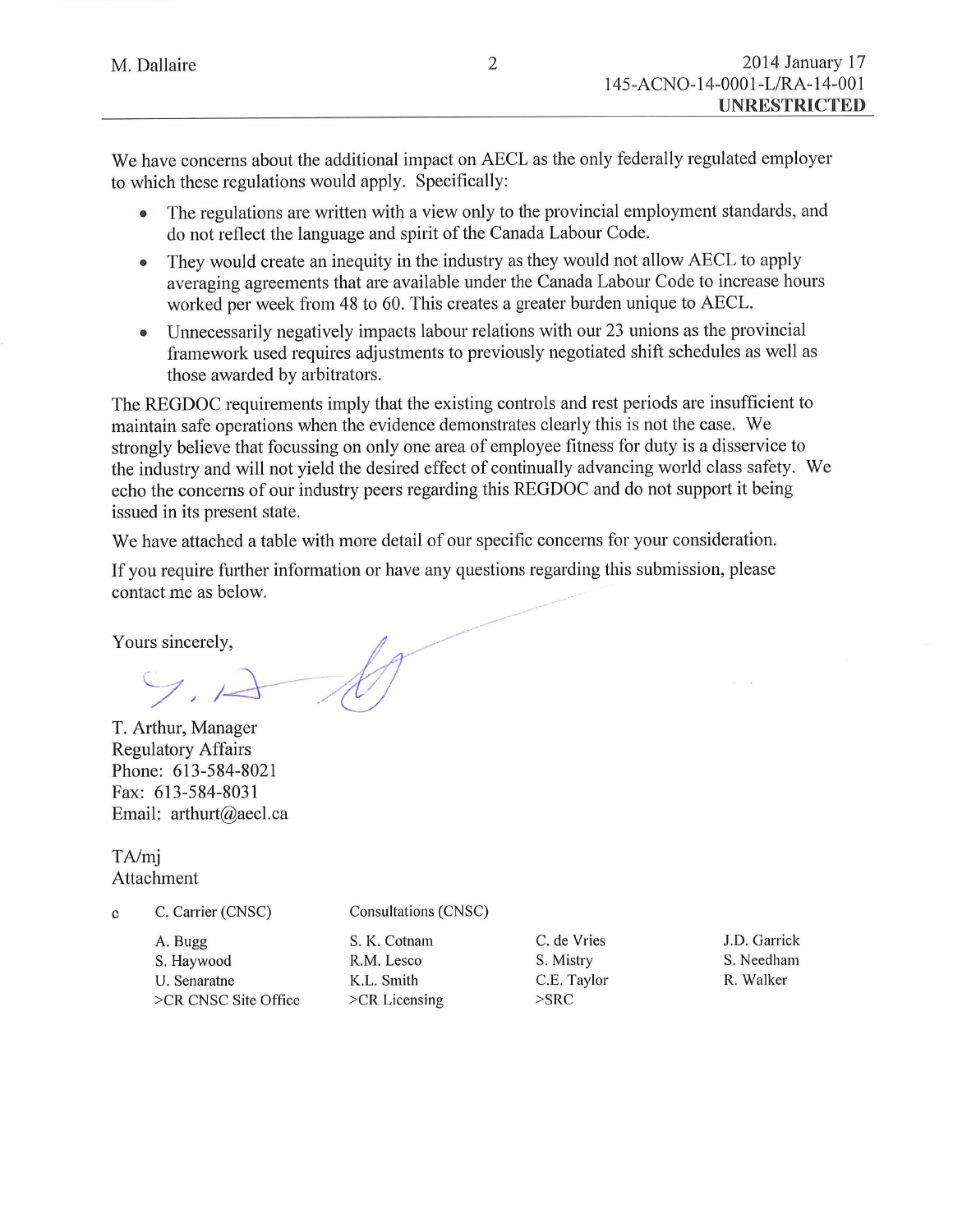## **Attachment A**

## **AECL Comments on REGDOC-2.2.1, Managing Worker Fatigue and Hours of Work**

|   | <b>Document</b><br>section/<br>excerpt of<br>section | <b>Industry issue</b>                                                                                                                                                                                                                 | <b>Suggested change (if applicable)</b>                                                                                                                         | <b>Major Comment/</b><br>request for clarification | Impact on industry if major comment                                                                                                                                                                                                 |
|---|------------------------------------------------------|---------------------------------------------------------------------------------------------------------------------------------------------------------------------------------------------------------------------------------------|-----------------------------------------------------------------------------------------------------------------------------------------------------------------|----------------------------------------------------|-------------------------------------------------------------------------------------------------------------------------------------------------------------------------------------------------------------------------------------|
|   | General                                              | Favours provincial legislation,<br>ignores federal limitation (no<br>ability for planned work to be<br>deemed 'emergency work or<br>exceptional circumstances' as per<br>provinces)                                                   | Reflect Canada Labour Code<br>provisions for averaging to allow<br>federally regulated employers to<br>allow employees to work more<br>than 48 hours in a week. | <b>Major Comment</b>                               | Increased operating costs and decreased capability<br>Requirement to hire more employees<br>Reduced efficiencies<br>Requirement to train a large number of employees in<br>safety sensitive roles to provide adequate coverage      |
|   | General                                              | Contradicts collective<br>agreements negotiated with our<br>unions                                                                                                                                                                    |                                                                                                                                                                 | <b>Major Comment</b>                               | Labour unrest<br>Many of our 23 Unions will challenge the ability of the<br>CNSC to regulate changes to their negotiated shift<br>schedules via the Canadian Industrial Relations Board.                                            |
| 3 | General                                              | AECL has 17 collective<br>agreements that expire between<br>2014 March 31 and 2015 March<br>31, we will be in a statutory<br>freeze with a portion of our<br>employees from 30 November<br>2013 until all agreements are<br>ratified. | Regulations to be introduced<br>with a long time period before<br>required compliance (e.g. Spring<br>2015)                                                     | <b>Major Comment</b>                               | Differing standards by bargaining local, very hard to<br>manage/ensure compliance<br>Labour unrest<br>Inability to implement unilaterally. Would be forced<br>to implement to non-union staff then bargaining unit<br>by bargaining |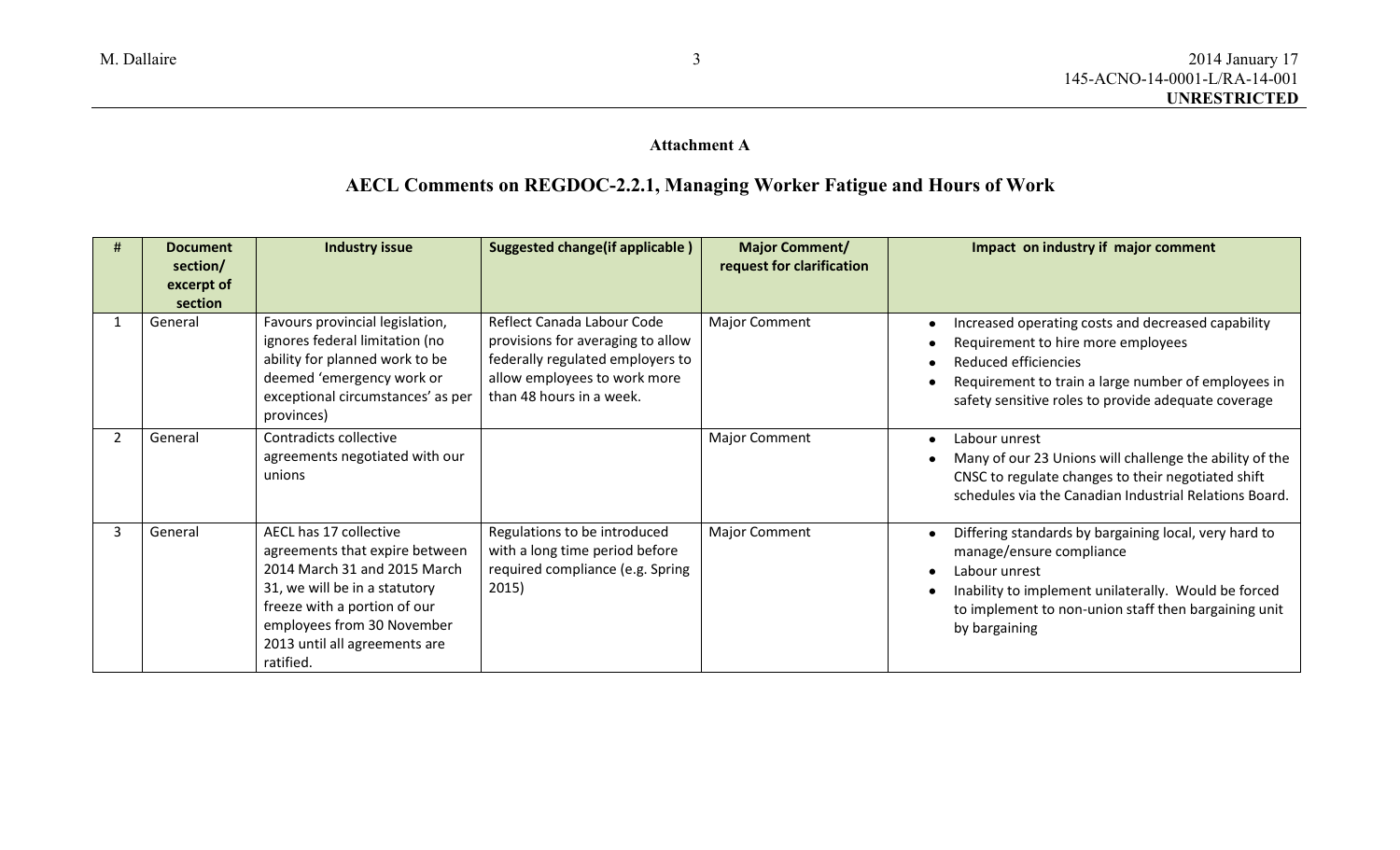|                | <b>Document</b><br>section/<br>excerpt of<br>section | <b>Industry issue</b>                                                                        | <b>Suggested change (if applicable)</b>                                                                                                                                                                                                                                                                                                                                                                                                                                                            | <b>Major Comment/</b><br>request for clarification | Impact on industry if major comment                                                                                                                                                                                                                                                                                                                                            |
|----------------|------------------------------------------------------|----------------------------------------------------------------------------------------------|----------------------------------------------------------------------------------------------------------------------------------------------------------------------------------------------------------------------------------------------------------------------------------------------------------------------------------------------------------------------------------------------------------------------------------------------------------------------------------------------------|----------------------------------------------------|--------------------------------------------------------------------------------------------------------------------------------------------------------------------------------------------------------------------------------------------------------------------------------------------------------------------------------------------------------------------------------|
| $\overline{4}$ | 1.2 Scope                                            | Too rigid - one approach for all<br>positions versus a target<br>approach for specific roles | Regulation to apply to the<br>following occupations only:<br>Minimum Complement<br>Staff<br>Operations or on-site<br>directing of operations<br>of safety related systems<br>(e.g. certified staff, main<br>control room operators,<br>field operators, fuel<br>handling operators)<br>Maintenance or onsite<br>directing of<br>maintenance of safety<br>related systems<br>Industrial fire brigade<br>$\bullet$<br>Nuclear security officers<br>$\bullet$<br>and nuclear response<br>team members | <b>Major Comment</b>                               | Increased operating costs and decreased capability<br>Requirement to hire more employees<br>Reduced efficiencies<br>Requirement to train a large number of employees in<br>safety sensitive roles to provide adequate coverage                                                                                                                                                 |
| 5              | 3.1.1 Roles and<br>responsibilities                  | Defined hours on contractor<br>organizations                                                 | Place the onus of respecting the<br>regulations on the contractor<br>and have them sign a contract<br>with the license holder that they<br>will ensure all resources<br>supplied to the licensed site<br>comply with the regulations                                                                                                                                                                                                                                                               | <b>Major Comment</b>                               | AECL uses contractors that also work at other<br>$\bullet$<br>locations (nuclear and non-nuclear), we have no way<br>of knowing what hours they work at these locations.<br>Reduced ability to use contractors as they will be too<br>cumbersome to manage<br>Reduced efficiencies<br>Increased operating costs and decreased capability<br>Requirement to hire more employees |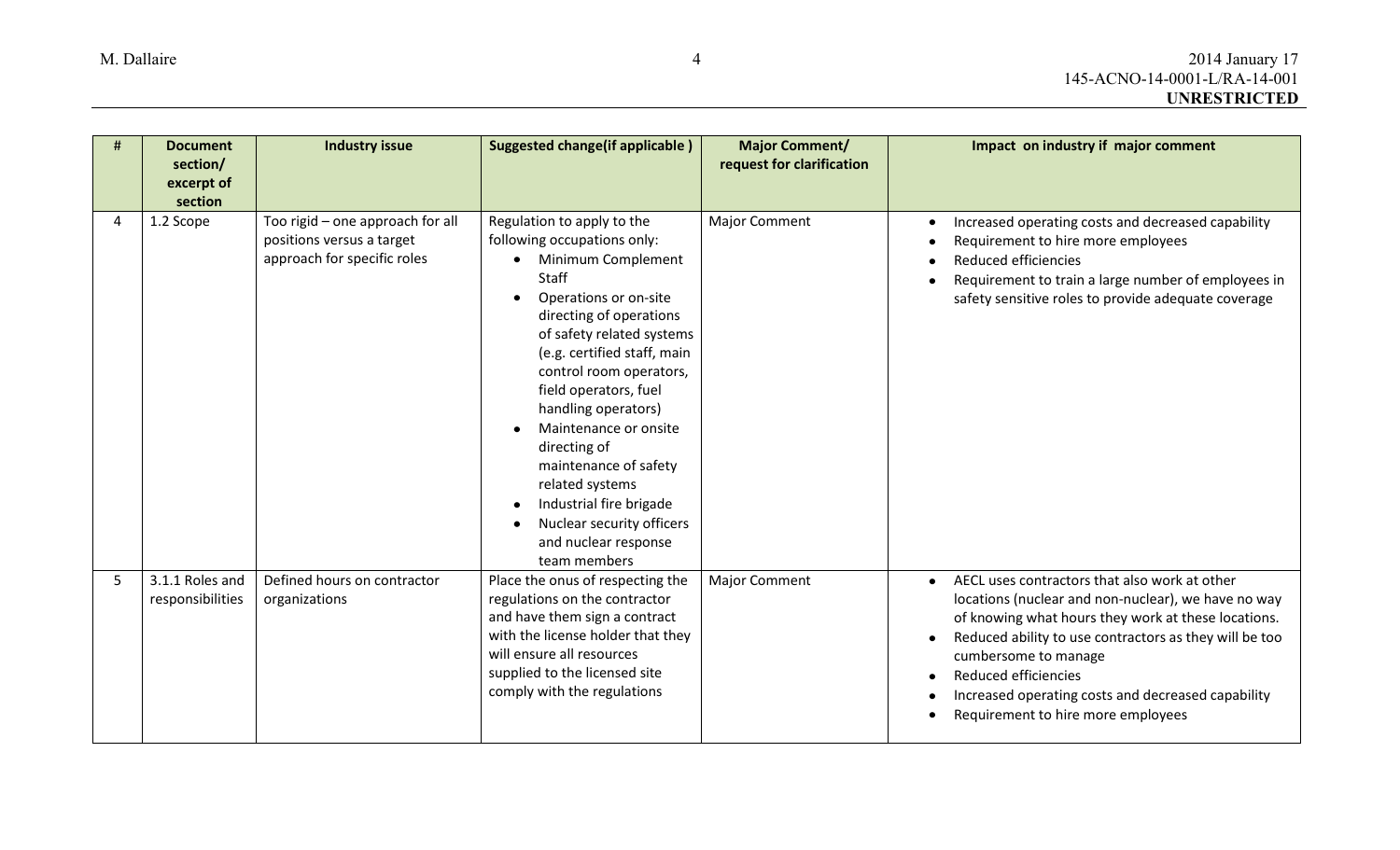|   | <b>Document</b><br>section/<br>excerpt of<br>section       | <b>Industry issue</b>                                                                                                                                      | <b>Suggested change (if applicable)</b>                                                                                                                                                                                                                                                              | <b>Major Comment/</b><br>request for clarification | Impact on industry if major comment                                                                                                                                                                                                                                                                                                                                                                                         |
|---|------------------------------------------------------------|------------------------------------------------------------------------------------------------------------------------------------------------------------|------------------------------------------------------------------------------------------------------------------------------------------------------------------------------------------------------------------------------------------------------------------------------------------------------|----------------------------------------------------|-----------------------------------------------------------------------------------------------------------------------------------------------------------------------------------------------------------------------------------------------------------------------------------------------------------------------------------------------------------------------------------------------------------------------------|
| 6 | 3.1.4<br>Emergencies or<br>exceptional<br>circumstances    | Not applicable under the Canada<br>Labour Code                                                                                                             | Recognize the inability of<br>federally regulated sites to<br>exceed 48 hours worked in a<br>week without averaging<br>agreements. Averaging<br>agreements allow for work to a<br>maximum of 60 hours per week<br>so long as the average over a 26<br>week period is less than 48<br>hours per week. | <b>Major Comment</b>                               | No access to planned or foreseen emergencies or<br>exceptional circumstances under the Canada Labour<br>Code. Without averaging AECL would be bound to a<br>maximum of 48 hours per week.<br>Increased operating costs and decreased capability<br>Requirement to hire more employees<br>Reduced efficiencies<br>Requirement to train a large number of employees in<br>safety sensitive roles to provide adequate coverage |
|   | 3.2 Limits on<br>hours of work<br>and recovery<br>periods- | Inclusion of item 2. Industrial fire<br>brigade, our Chalk River fire<br>department has a 24 hour shift<br>entrenched in their collective<br>agreement     | Allow for an exemption for<br>industrial fire brigades who work<br>longer shifts but who are<br>allowed to sleep on shift                                                                                                                                                                            | <b>Major Comment</b>                               | Unions will challenge the ability of the CNSC to<br>$\bullet$<br>regulate changes to their negotiated shift schedules to<br>the CIRB.<br>Labour unrest                                                                                                                                                                                                                                                                      |
| 8 | 3.2.1 Limits on<br>hours of work                           | If calculated on a rolling 7 day<br>period versus the federal static<br>calendar week some AECL<br>collective agreement shift<br>schedules exceed 60 hours |                                                                                                                                                                                                                                                                                                      | <b>Major Comment</b>                               | Unions will challenge the ability of the CNSC to<br>regulate changes to their negotiated shift schedules to<br>the CIRB<br>Labour unrest<br>Increased operating costs and decreased capability<br>Requirement to hire more employees<br>Reduced efficiencies<br>Requirement to train a large number of employees in<br>safety sensitive roles to provide adequate coverage                                                  |